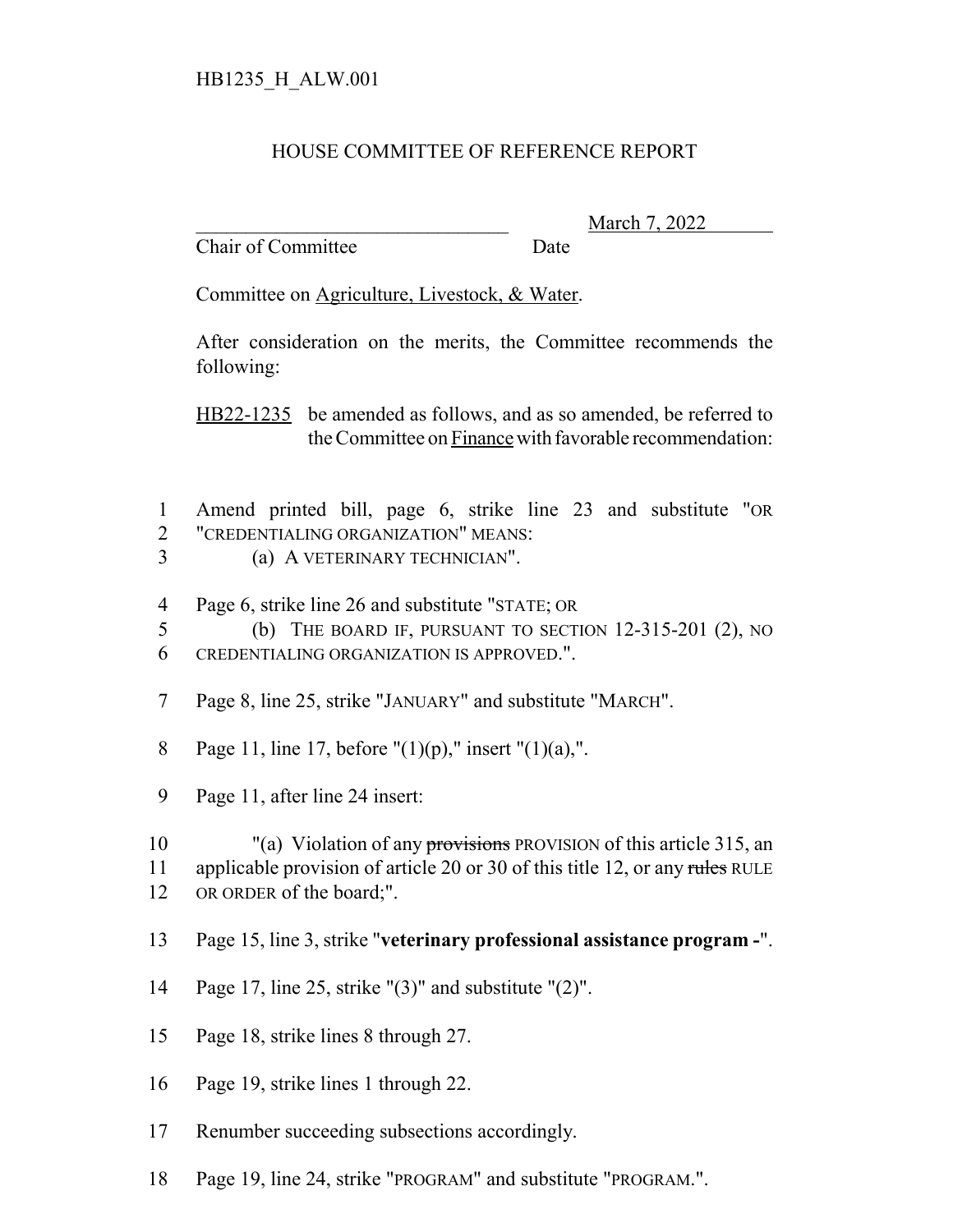- Page 19, strike line 25 and substitute "THE".
- Page 21, strike line 4 and substitute "ASSISTANCE".
- Page 21, lines 8 and 9, strike "OR VETERINARY PROFESSIONAL ASSISTANCE PROGRAM".
- Page 21, lines 11 and 12, strike "PROGRAM OR VETERINARY PROFESSIONAL ASSISTANCE".
- Page 23, after line 13 insert:

8 "(2) IF THE BOARD DOES NOT APPROVE A CREDENTIALING ORGANIZATION FOR PURPOSES OF CREDENTIALING VETERINARY TECHNICIANS IN THIS STATE PURSUANT TO SUBSECTION (1)(a) OF THIS SECTION BECAUSE THERE IS NO CREDENTIALING ORGANIZATION THAT 12 MEETS THE REQUIREMENTS SET FORTH IN SUBSECTIONS (1)(a)(I) TO  $(1)(a)(IV)$  OF THIS SECTION OR FOR ANY OTHER REASON, THE BOARD SHALL ESTABLISH BY RULE AND ADMINISTER A CREDENTIALING PROCESS FOR VETERINARY TECHNICIAN REGISTRATION PURSUANT TO THIS PART 2.".

Page 34, after line 7 insert:

 "**SECTION 22.** In Colorado Revised Statutes, 12-280-112, **amend** (1)(q) as follows:

 **12-280-112. Fees.** (1) The director shall determine, and the board shall collect, fees pursuant to section 12-20-105 for the following licenses, certifications, and registrations:

 (q) For the initial and renewal registration of humane societies, 23 and animal control agencies, AND ANIMAL SHELTERS pursuant to section 12-280-119 (12);

 **SECTION 23.** In Colorado Revised Statutes, 12-280-119, **add** (12)(b.5) as follows:

 **12-280-119. Registration of facilities - rules.** (12) (b.5) THE BOARD MAY ISSUE A LIMITED LICENSE TO A HUMANE SOCIETY, ANIMAL CONTROL AGENCY, OR ANIMAL SHELTER TO PERFORM THE ACTIVITIES DESCRIBED IN SECTION 12-280-120 (17)(c).

 **SECTION 24.** In Colorado Revised Statutes, 12-280-120, **add** 32  $(17)(c)$  as follows:

 **12-280-120. Compounding - dispensing - sale of drugs and devices - rules - definition.** (17) (c) A HUMANE SOCIETY, ANIMAL CONTROL AGENCY, OR ANIMAL SHELTER THAT IS REGISTERED WITH THE BOARD PURSUANT TO SECTION 12-280-119 (12) IS AUTHORIZED TO